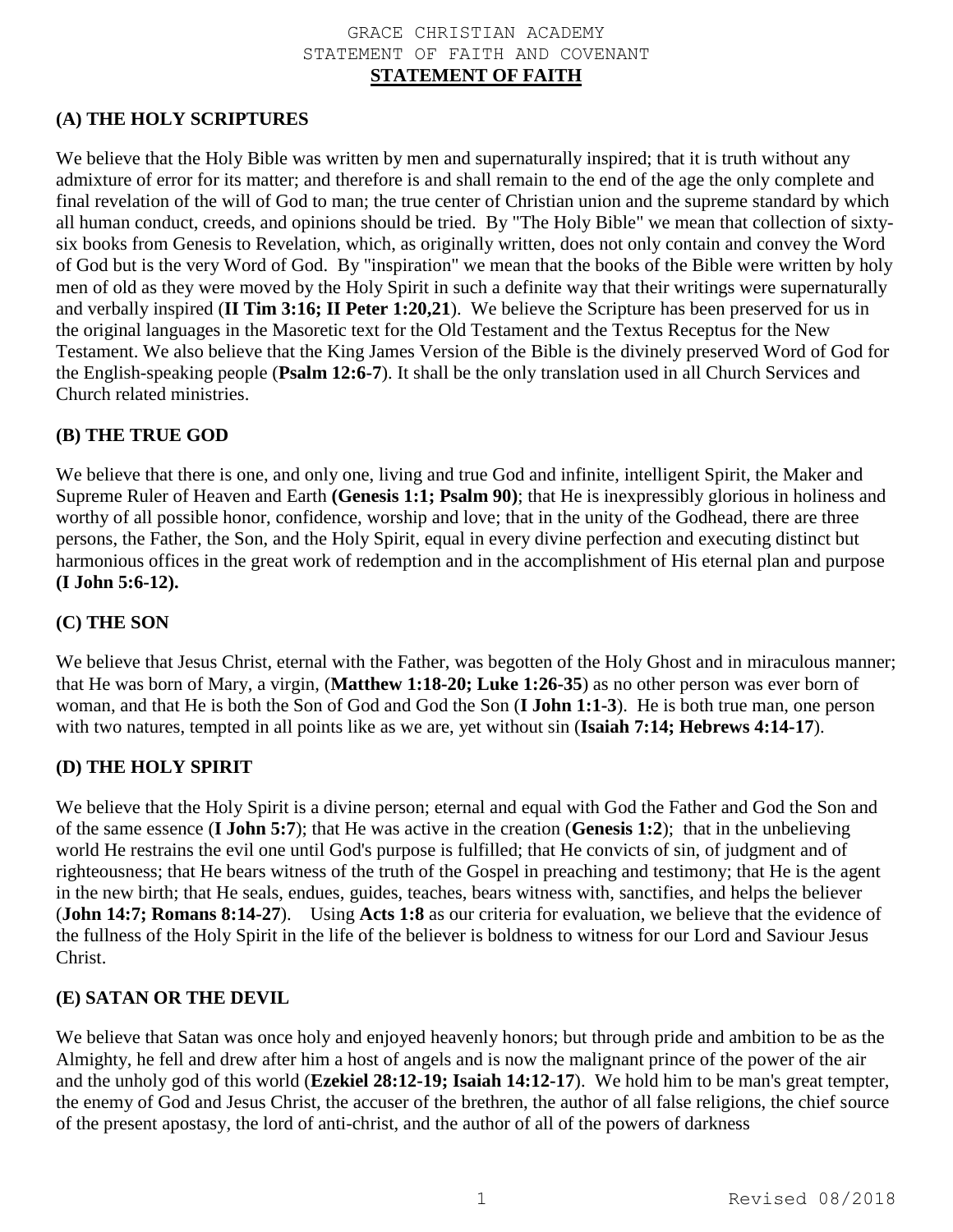(**I Peter 5:8-9; Job 1:6-7; Matthew 4:2-11**); destined, however, to final defeat at the hands of God's Son and the judgment of an eternal justice in the lake of fire, a place prepared for him and for his angels (**Revelation 20:10; Matthew 25:41**).

# **(F) THE CREATION**

We believe the Genesis account of creation is to be accepted literally and not allegorically or figuratively (**Genesis 1**); that the creation was accomplished in six (6), twenty-four (24) hour days (**Genesis 1:5,8,13,19,23,31; 2:2; Exodus 20:11**); that man was created directly in God's own image and after His own likeness (**Genesis 1:26-27**); that man's creation was not a matter of evolution or evolutionary change of species or development through interminable periods of time from lower to higher forms; that all animal and vegetable life were made directly by God, and God's established law was that they should bring forth only "after their kind". We deny any form of atheistic or theistic evolution (**Romans 1:19-20**).

## **(G) THE FALL OF MAN**

We believe that man was created in innocency under the law of his Maker, but by voluntary transgression, he fell from his sinless and happy state of perfection **(Genesis 3)**, in consequence of which, all mankind are now sinners and therefore under just condemnation without defense or excuse and are guilty before God **(Romans 5:12; Psalm 51:5; Romans 3).**

## **(H) THE ATONEMENT FOR SIN**

We believe that the salvation of sinners is wholly of grace through the mediatorial offices of the Lord Jesus Christ, Son of God who by the appointment of the Father freely took upon Him our nature, yet without sin and honored the divine law by His personal obedience and by His death made a full and vicarious atonement for our sins; that His atonement was not merely an example but was the voluntary substitution enthroned in Heaven and is uniting in His wonderful person the tenderest sympathies with divine perfection. He is in every way qualified to be a suitable, a compassionate, and an all-sufficient Saviour (**Hebrews 2:9; II Corinthians 5:21; Hebrews 10:4-14**).

## **(I) THE NEW BIRTH**

We believe that in order to be saved, sinners must be born again; that the new birth is the new creation in Jesus Christ (**John 3:3,5**); that it is instantaneous and not a process; that in the new birth the one dead in trespasses and in sins is made a partaker of the divine nature and receives eternal life, the free gift of God (**Ephesians 2:8- 9**); that the new creation is brought about in a manner above our comprehension, not by culture, not by character, nor by the will of man, but wholly and solely by the power of the Holy Spirit in connection with divine truth, so as to secure our voluntary obedience to the Gospel (**John 1:13; Titus 3:5**); that its proper evidence appears in the holy fruits of repentance and faith in newness of life (**Galatians 5:22-25**).

# **(J) JUSTIFICATION**

We believe that the great Gospel which Christ secures to such as believe in Him provides justification; that justification declares the sinner righteous through the merits of Jesus Christ (**Romans 3:21-26**) and this divine pardon is bestowed not in consideration of any works of righteousness which we have done, but solely through faith in the Redeemer's blood, and that His righteousness is imputed unto us; that through justification we have peace with God (**Romans 5:1, 9**).

## **(K) REPENTANCE AND FAITH**

We believe that repentance and faith are solemn obligations and also inseparable graces wrought in our souls by the quickening Spirit of God; thereby, being deeply convicted of our guilt, danger, and helplessness, and being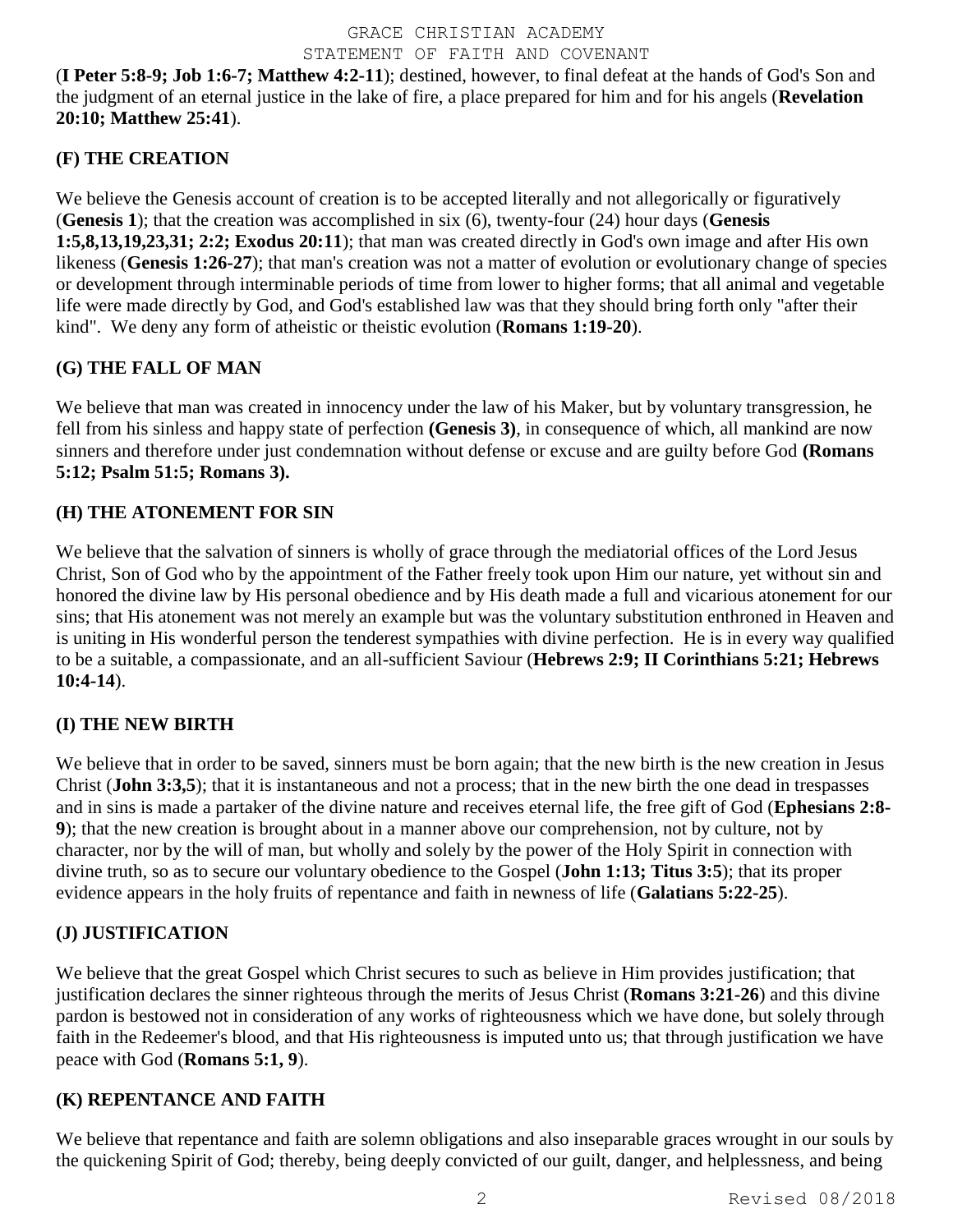convinced of the way of salvation through Jesus Christ, we turn to God with unfeigned contrition, confession, and supplication for mercy; at the same time, we heartily receive the Lord Jesus Christ and openly confess Him as our only and all-sufficient Saviour (**Jeremiah 8:6; Acts 17:30;20:21;26:30**).

# **(L) THE SECURITY OF THE BELIEVER**

We believe that the preserving attachment to Christ is the grand mark which distinguishes true believers from superficial professors; that it is a work of God the Father (**John 10:28-29; Romans 8:30**), God the Son (**Romans 8:34; I John 2:1**), and God the Holy Spirit (**Ephesians 4:30**); and that they are kept by the power of God through faith unto eternal salvation (**I Peter 1:5**). We believe that God's eternal election and predestination guarantee their ultimate conformity to the image of Christ (**Romans 8:29**).

# **(M) THE CHURCH**

We believe that a New Testament church is a congregation of baptized believers associated by a covenant of faith and fellowship of the Gospel observing the ordinances of Christ, governed by His laws, and exercising the gifts, rights, and privileges invested in them by His Word; that its officers of ordination are pastors and deacons, whose qualifications, claims, and duties are clearly defined in the Scriptures **(I Timothy 3:1-13; Titus 1:6-9**); we believe the true mission of the church is found in the "Great Commission" which instructs us first, to make individual disciples **(Matthew 28:19-20)**; second, to baptize the converts; and third, to teach and instruct as He commanded. We do not believe in the reversal of this order.

We hold that the local church has the absolute right of self-government, free from the interference of any hierarchy of individuals or organizations; and that Christ is the Head of the church and superintends over the work of the local church through the Holy Spirit **(Ephesians 1:19-23)**; that it is scriptural for the true churches to cooperate with each other in contending for the faith and for the furtherance of the Gospel **(Jude 3)**; that every church is the sole and only judge of the measure and method of its cooperation on all matters of membership, of policy, of government, of discipline, of benevolence, and that the will of the local Church is final **(Matthew 18:15-20;Acts 5:29; I Corinthians 6:1-8).** We are opposed to the ecumenical movement, neoorthodoxy, new evangelicalism, liberalism, and modernism that emphasizes an unequal yoke with unbelievers, experience over Biblical truth, higher criticism that weakens inerrancy of the scriptures, social application of the gospel, and any other beliefs which abandon the historic fundamentals of the Christian faith in an attempt to accommodate Biblical Christianity and make it more acceptable to the modern mind.

# **(N) SEPARATION**

We believe that all the saved should live in such a manner as not to bring reproach upon their Saviour and Lord; and, that the separation from all religious apostasy, all worldly and sinful pleasures, practices and associations is commanded of God **(Romans 12:1-2; 14:13; II Corinthians 6:14-7:1; II Timothy 3:1-5; I John 2:15-17; II John 9-11).**

# **(O) BAPTISM AND THE LORD'S SUPPER**

We believe that New Testament baptism is the immersion in water of a born-again believer in the name of the Father, of the Son, and of the Holy Ghost, with the authority and approval of the local church to show forth in a solemn and beautiful emblem our faith in the crucified, buried, and risen Saviour, as it pictures our death to sin and resurrection to a new life (**Matthew 28:19-20**); that it is prerequisite to the privileges of church membership and to the observing of the Lord's Supper.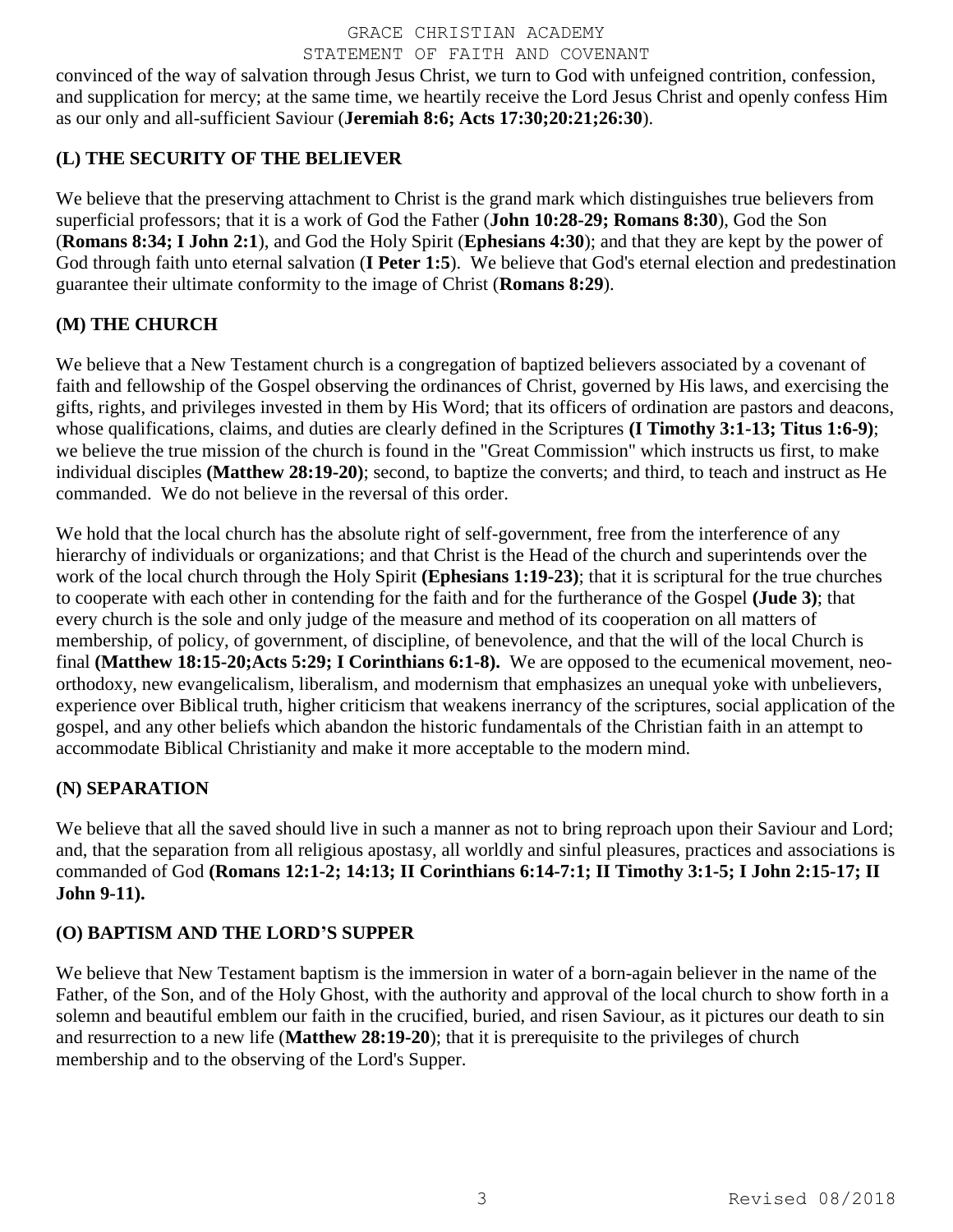We believe the Lord's Supper should always be preceded by solemn self-examination and that the sacred use of unleavened bread and the fruit of the vine are to commemorate together the dying love of Christ until He returns (**Matthew 26:26-29; I Corinthians 11:30**). The prerequisites to participation in the Lord's Supper are those laid down by Christ and his apostles as a church ordinance that include (1) Salvation (**I Corinthians 11:27-29**), (2) Baptism (**Matthew 28:19-20; Acts 2:41, 46**), (3) Church membership (**Acts 2:46-47; I Corinthians 11:18, 22**), and (4) an orderly walk (**I Corinthians 11:27-29**). A disorderly walk designates a course of life in a church member which is contrary to the precepts of the gospel including immoral conduct, disobedience to the commands of Christ, heresy (teaching false doctrine), and schism or promotion of division and dissension in the church. The New Testament accounts indicate that the Lord's Supper was observed only at regular appointed meetings of local churches and thus we believe that the scrutiny of qualifications for participation in the Lord's Supper rests with the same body.

## **(P) THE SECOND COMING OF CHRIST**

We believe that the Lord Jesus Christ Himself is coming again in the air at any moment to catch up all born again believers and to reward their service (**I Thessalonians 4:15-17; I Corinthians 3:12-14**); the unbelievers left behind will go through a seven year period called the Tribulation, after which Christ shall return visibly to the earth to set up His kingdom of 1,000 years of righteous rule; after this, the unbelievers of all ages will stand at the Great White Throne to be judged and cast into the lake of fire, separated from God forever, while the believers spend eternity in the fullness of joy and in the presence of our Lord forever (**Revelation 20:11-15**).

## **(Q) CIVIL GOVERNMENT**

We believe that civil government is of divine appointment for the interest and good of human society; that magistrates are to be prayed for (**I Timothy 2:1-3**), conscientiously honored and obeyed except only in things opposed to the will of our Lord Jesus Christ, the only Lord of conscience, coming Prince of the Kings of the earth (**Acts 5:29; Romans 13:1-5**).

## **(R) HUMAN SEXUALITY**

We believe that God has commanded that no intimate sexual activity should be engaged in outside of a marriage between a man and a woman. We believe that any form of homosexuality, lesbianism, bisexuality, trans-sexuality, bestiality, incest, fornication, adultery and pornography are sinful perversion of God's gift of sex. We believe that God disapproves of and forbids any attempt to alter one's gender by surgery or appearance. (**Genesis 2:24; 19:5, 13; 26:8-9; Leviticus 18:1-30; Romans 1:26-29; I Corinthians 5:1; 6:9; I Thessalonians 4:1-8; Hebrews 13:4**).

## **(S) MARRIAGE, DIVORCE AND REMARRIAGE**

We believe that marriage was instituted by God to be a permanent union between a man and a woman and therefore we are opposed to same sex marriages. We believe that the only legitimate marriage is the joining of one man and one woman (**Genesis 2:24; Romans 7:2; 1 Corinthians 7:10; Ephesians 5:22-23**). We further believe that God hates divorce and intends marriage to last until one of the spouses dies. Divorce and remarriage is regarded as adultery except on the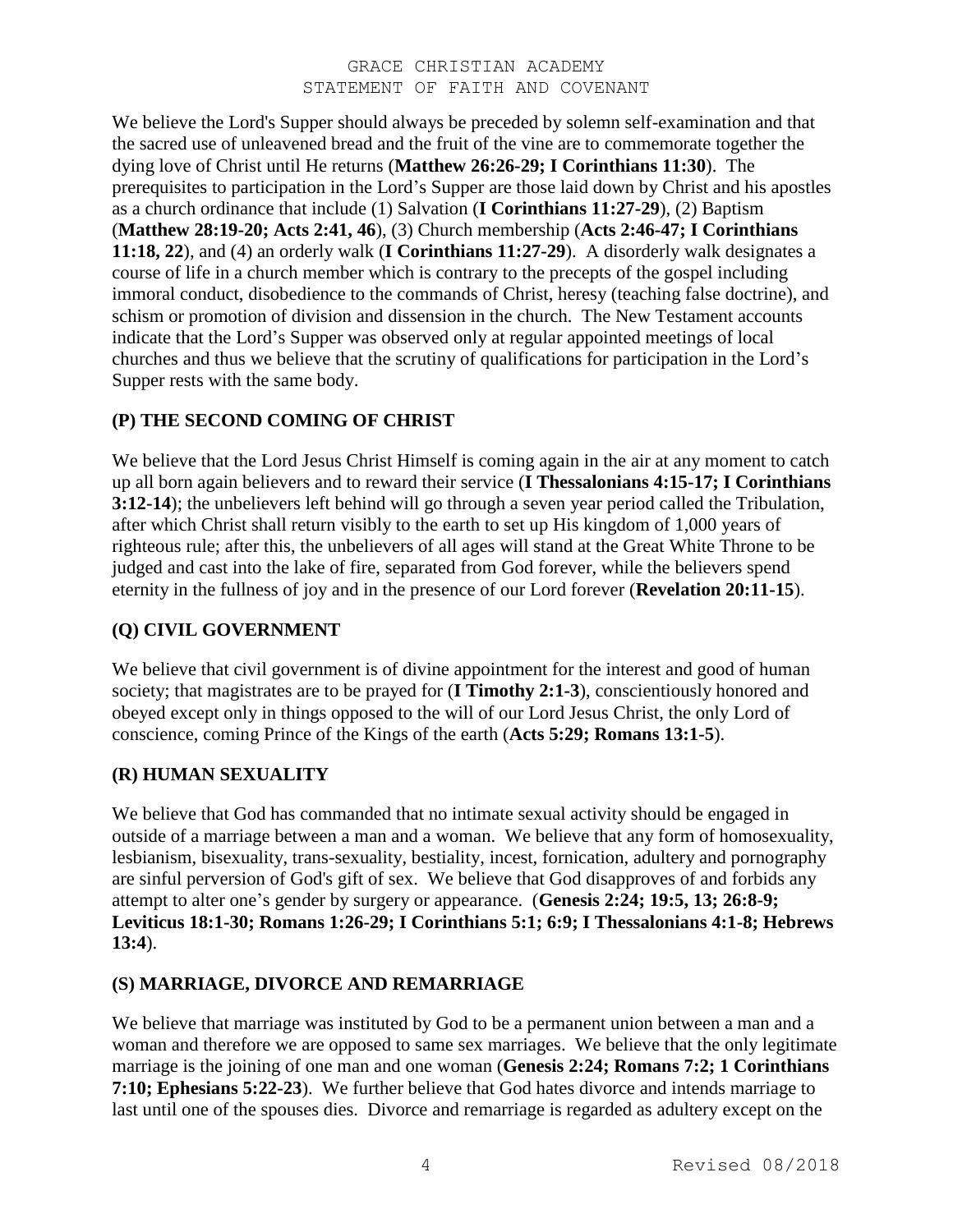grounds of fornication. Although divorced and remarried persons or divorced persons may hold positions of service in the Church and be greatly used of God for Christian service, they may not be considered for the offices of pastor or deacon (**Genesis 2:24; Malachi 2:14-17; Matthew 19:3-12; Romans 7:1-3; I Timothy 3:2, 12; Titus 1:6**).

## **(T) ABORTION AND EUTHANASIA**

We believe that human life begins at conception and that the unborn child is a living human being. Abortion constitutes the unjustified, unexcused taking of unborn human life. Abortion is murder. We reject any teaching that abortions of pregnancies due to rape, incest, birth defects, gender selection, birth or population control, or the mental well-being of the mother are acceptable (**Job 3:16; Psalms 51:5; 139:14-16; Isaiah 44:24; 49:1, 5; Jeremiah 1:5, 20:15-18; Luke 1:44**).

We believe that life is sacred and any act of putting to death a person suffering from a distressing disease, illness or health problem from injury (euthanasia or mercy killing) for his own good is virtually an instance of self-deification usurping a right that belongs to God (**Psalm 68:20; II Kings 5:7; Job 1:21; 2:6; Hebrews 9:27**).

## **(U) MISSIONS AND MISSIONARIES**

We believe that all men everywhere are lost and condemned and that the command to go and preach the Gospel to the world is clear and unmistakable and that this commission was given to the churches. Following New Testament precedent and example, we believe that all missionary endeavors should be under the ultimate sponsorship of the local congregation and that no mission board should ever misconstrue its purpose to attempt, to hold, or to assign authority to itself (**Matthew 28:19-20; Acts 13**).

# **(V) THE GRACE OF GIVING**

We believe that God's method of financing His earthly work of spreading the Gospel to all nations, the care of the churches and the support of the ministry, is by the tithes and offerings of God's people. We believe that they are to be given to the Lord through His church or storehouse and are to be distributed as directed by the leadership of the Holy Spirit as the need arises. We believe that everyone is accountable to the Lord for a minimum standard of giving of one tenth of his income and that offerings are to be given above the tithe (**Genesis 14:20; Proverbs 3:9- 10; Malachi 3:8-10**).

We also believe that God's people should give above the tithe to the cause of World Evangelization through the Faith Promise Missions Program as God has prospered the individual (**I Corinthians 16:2; II Corinthians 9:6-7**).

# **(W) LAWSUITS BETWEEN BELIEVERS**

We believe that Christians are prohibited from bringing civil lawsuits against other Christians or the Church to resolve personal disputes. We believe the Church possesses all the resources necessary to resolve personal disputes between members (Article IV, Arbitration of Disputes).